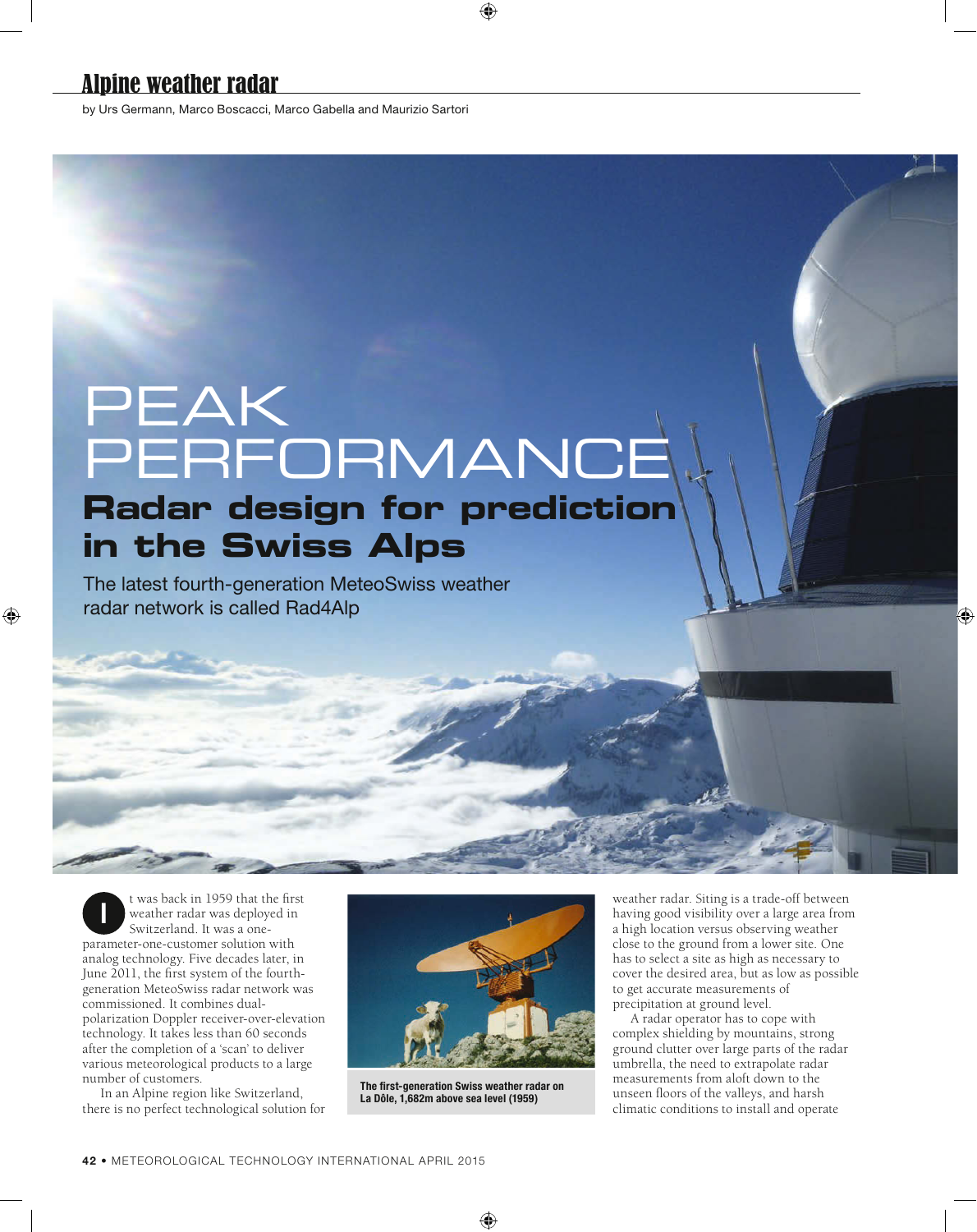

a radar at remote locations at high altitudes. On mountainous sites, wind load on the radome, space and costs of infrastructure are limiting factors. For the sites in Switzerland, antennas of 4.2m diameter are a reasonable choice. For a given antenna diameter, a short wavelength offers a narrower beam and lower sidelobes compared with a longer wavelength. As a result, C-band and X-band wavelengths give better spatial resolution and better clutter isolation than S-band. Also, the smaller the wavelength, the better the weather-to-ground-clutter signal ratio for hydrometeors in the Rayleigh region. In a

**The radar on Pointe de la Plaine Morte, 2,937m above sea level after commissioning in November 2013. This is one of the two additional radar sites built to improve radar coverage in the Alps** 



**Radar precipitation analysis with (left) and without (right) clutter suppression. The dual-polarization capability improved substantially the distinction between weather and clutter signals. Radar sites are indicated as triangles in black (existing) and white (new)** 

mountainous region, a narrow beam, low sidelobes and a high weather-to-clutter signal ratio are crucial to obtain useful observations of precipitation and thunderstorms. Therefore, Switzerland opted for X-band (first generation) and C-band technology (second, third and fourth generations). However, X-band, and to some extent C-band, waves suffer from attenuation in areas with strong echoes. Signal attenuation is mitigated by intelligent compositing thanks to large overlapping and by exploiting the information from the dual-polarization capability.

#### **Scan program**

A crucial element in the design of a radar network to be operated in a mountainous region is the scan program. MeteoSwiss has run a scan program with 20 elevation sweeps repeated every five minutes since the early 1990s. The products are updated every 2.5 minutes, taking advantage of an interleaved sweep pattern. The high temporal resolution is mandatory to sample the rapid evolution of convective storms.

At the same time, one needs high resolution in space to cope with complex shielding and ground clutter contamination in the Alps and to get a picture of the vertical structure for storm severity diagnostics.

Besides this, there are many other aspects that need to be considered carefully when designing a radar network for unsupervised 24/7 operation on remote mountain sites, including remote control, automatic calibration and system monitoring, lightning protection and solutions to cope with the complex space-time error structure.

#### **Rad4Alp – the Swiss radar network**

As part of the Rad4Alp project, MeteoSwiss completely renewed and extended the Swiss operational weather radar network. The project was carried out in collaboration with several partners including: Selex ES for the radar hardware; ELDES for the software; and the Federal Office for Buildings and Logistics for civil construction works. The design and configuration are a combination of proven solutions from the past, new technologies from the industry and results from research projects, and were driven by the need for availability, stability and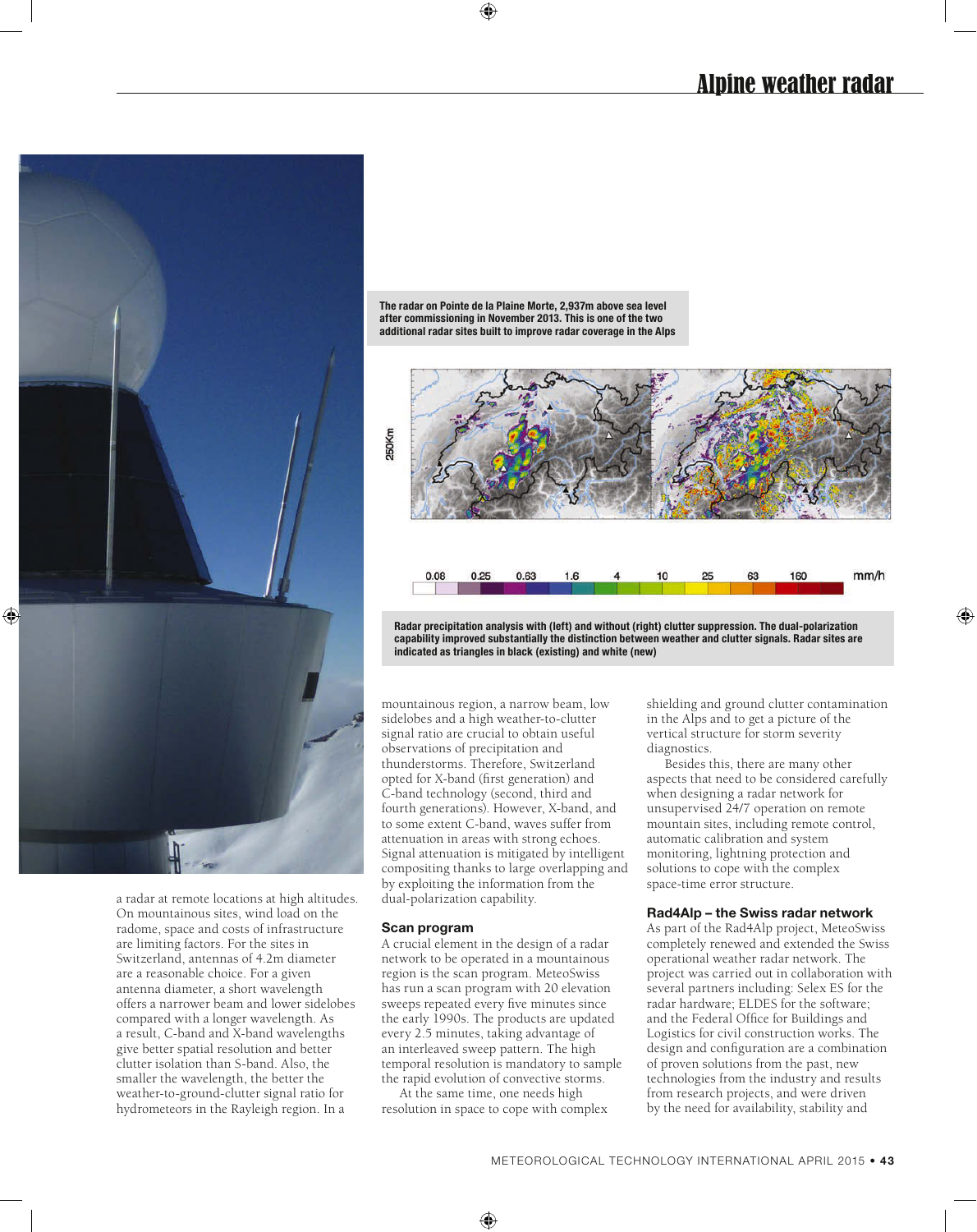accuracy. In order to improve coverage in the Alpine regions, the government decided to install two additional radars, one in southwestern and one in eastern Switzerland. The selected sites on Pointe de la Plaine Morte, 2,937m above sea level and Weissfluhgipfel, 2,840m above sea level, offer good visibility and accessibility by cable car. In addition to better coverage in the Alps, the new radars have large overlapping areas with the existing three radars and hence serve as back-up in the event of malfunction of one of the other radars. All five radars have identical hardware and software.

The fourth-generation system has a number of innovations, one of which is its dual-polarization capability. The technology itself is not new, but long-term performance and robustness for automatic quantitative applications in an operational context have yet to be proved, in particular in a mountainous region. If the horizontal and vertical channels are calibrated and monitored properly, dual-polarization measurements allow users to better distinguish between weather and non-weather signals, know more about the type and size distribution of hydrometeors in the pulse volume, diagnose hardware anomalies, correct reflectivity for signal attenuation, and improve estimates of precipitation rates.

A prime example is clutter cancellation. Adding dual-polarization in the clutter algorithm resulted in a substantial reduction in the level of residual clutter and also fewer erroneously canceled weather signals.

One of the innovative elements is the receiver-over-elevation (ROEL) design developed by Vollbracht, which works with Selex ES. In the ROEL design, the receiver is mounted on the back of the reflector. This has several advantages over the standard design. The wave guide paths of the two polarizations are symmetrical and the receive path is much shorter. Also, the dual-polarization rotary joint, an expensive component that is prone to failures is not



**The Monte Lema radar, 1,626m above sea level, after commissioning of the fourth-generation radar system in 2011. (Photo: S Müller)**

needed. As a result, there is a gain in sensitivity and data quality.

On the Albis radar, MeteoSwiss gained 9dB in sensitivity, half of which is attributed to the new receiver design and the other half to the reduction of the wave guide path on transmission by moving the transmitter to the top of the 40m tower.

Measurements are transmitted from the radar sites to the central server in Zurich at a radial resolution of 83m. All further processing is done centrally, opening the way for sophisticated data compositing, an opportunity already put into practice in the algorithm for quantitative precipitation estimation.

There are two parallel data-processing chains at the level of the signal processor, and four on the central server, one of which is for operational product generation; the others are for research and testing. All the chains are processing data in real time.

### **The radar trilogy: acceptance testing, calibration and monitoring**

For quantitative radar use, high stability and accurate calibration within a few tenths of a decibel are mandatory. This is only achievable by a combination of rigorous acceptance testing, robust procedures for automatic calibration, and comprehensive monitoring of the hardware and site infrastructure.

In preparation for the factory acceptance test (FAT), each radar system was installed on the roof of the Selex ES factory in Germany, and run for a couple of weeks in operational mode to test stability and